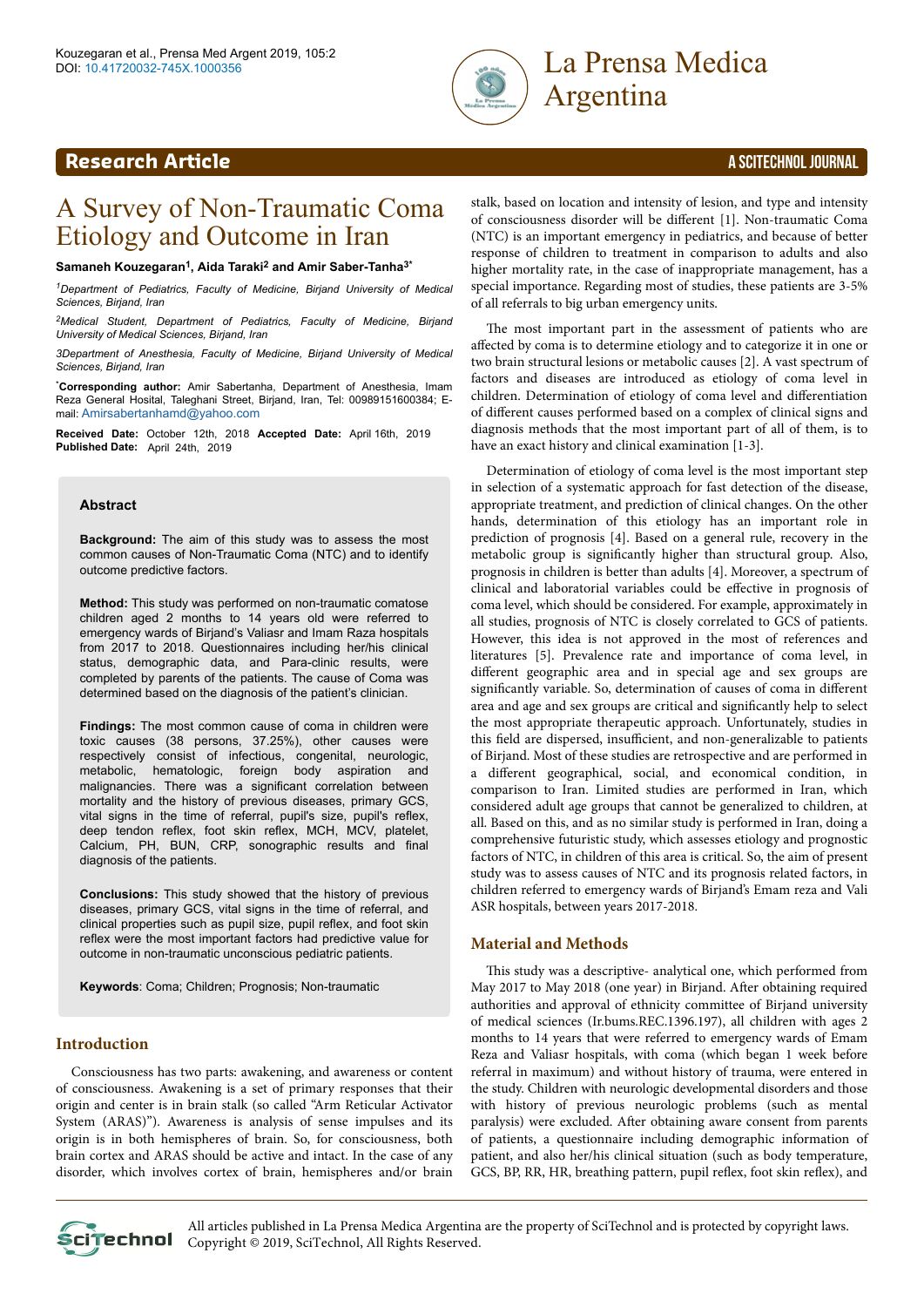para-clinic information (including tests of CBC, electrolytes, blood sugar, and (in the case of any need) specialized tests, as well as CXR pictures) were completed. Нe cause of coma were determined and recorded after evaluations and examinations, and based on the opinion of clinician. Results of the disease were categorized in the form of death, recovery, and referral to other centers, which was completely recorded for each patient. Collected data were analyzed using SPSS version 19 software. Independent T-test, Man Whitney, qui-square, and regression logistic statistical tests, were used for data analysis. P<0.05 were considered statistically significant.

#### **Results**

102 children with coma were assessed in this time section. Most of them were male (55 cases, 53.9%). Means ± SD of studied children was 2.84 ± 3.60 years. Most of their fathers had high school or lower education (32.4%), and most of their mothers had basic education or were completely illiterate (38.2%). 5.9% of children with coma and 28.4% of their patients had drug addiction. Most of children were living along with their parents (98%). Also, most of them were living in city (61.8%). Most of affected children were the second child of their family (35.3%), and their percentile weight were fewer than 3%  $(40.2\%)$ .

Regarding the vital signs of patients in the time of arrival, 82.4% of studied children had tachycardia, and 44.1% had tachypnea. Mean ± SD systolic and diastolic blood pressure criteria, respectively were 91.77 ± 21.05 and 14.48 ± 55.20 mmHg. Most of parents had normal body temperature (81.4%) and mean  $\pm$  SD of body temperature was  $37.20 \pm 0.82$  degrees.

Most of studied children had 13 or 14 GCS (38.2%). Blood oxygen saturation level in 66.7% of them was lower than normal.

Pupil size in most of patients was normal (58.8%). Pupil reflex was seen in 86.3% of patients. 96.1% of them had pupil reflex. Neck stiffness just was seen in 4 cases (3.9%). Deep tendon reflex was normal in most of children (64.7%). Foot skin reflex was flexor in 69.6% of patients.

Regarding laboratorial properties of the patients, most of studied children had leukocytosis (54.6%). 31.6% of patients were anemic and platelet was normal in 62.8% of them.

Table 1 indicates final diagnosis in patients with coma. Toxic causes are the most common causes of coma in children.

| Disease group       | Frequency      | <b>Percent</b> |  |
|---------------------|----------------|----------------|--|
| Metabolic           | 6              | 5.88           |  |
| <b>Toxic</b>        | 38             | 37.25          |  |
| Infections          | 17             | 16.66          |  |
| Malignancies        | 1              | 0.98           |  |
| Hematologic         | 3              | 2.94           |  |
| Congenital diseases | 17             | 16.66          |  |
| Neurologic          | 9              | 8.82           |  |
| Other               | $\overline{2}$ | 1.96           |  |
| Undiagnosed         | 9              | 8.82           |  |
| Total               | 102            | 100            |  |

Table 1: Final diagnosis in children with Coma.

51% of studied children recovered, 28.4% passed away, 12.7% leaved hospital with personal consent, and 7.8% were referred to more specialized centers.

There were a significant difference in GCS, diastolic and systolic blood pressure, heart beat rate, pupil reflex, deep tendon reflex, and foot skin reflex, between two recovered and passed away groups, in the examinations of arrival time. Table 2 shows the regression model of correlation variables with mortality rate of children with Coma.

| Variable                       | в       | <b>SE</b> | P Value  | <b>Chance ratio</b> | 95 CI |       |
|--------------------------------|---------|-----------|----------|---------------------|-------|-------|
|                                |         |           |          |                     | Lower | Upper |
| <b>GCS</b>                     | $-0.21$ | 0.09      | $*0.01$  | 0.8                 | 0.67  | 0.96  |
| <b>Systolic blood pressure</b> | $-0.01$ | 0.02      | 0.66     | 0.99                | 0.94  | 1.03  |
| Diastolic blood pressure       | 0.007   | 0.03      | 0.82     | 1.007               | 0.94  | 1.07  |
| <b>Heart beat rate</b>         | 0.02    | 0.009     | $*0.03$  | 1.02                | 1.002 | 1.03  |
| <b>Pupil reflex</b>            | 1.12    | 0.98      | 0.25     | 3.07                | 0.44  | 21.03 |
| Deep tendon reflex             | 0.25    | 0.66      | 0.69     | 1.29                | 0.34  | 4.8   |
| Foot skin reflex               | 0.97    | 0.33      | $*0.004$ | 2.65                | 1.37  | 5.13  |

Table 2: Regression model of variables related to disease results.

#### **Discussion**

The aim of present study is to assess the causes of Coma in children that were referred to emergency wards of Birjand's educational

hospitals. Also, determining factors which are effective on prognosis of Coma level in these children was another aim of this study.

In our study, the most important etiology of Coma in children were toxic factors, from which, the most important factor was Opium